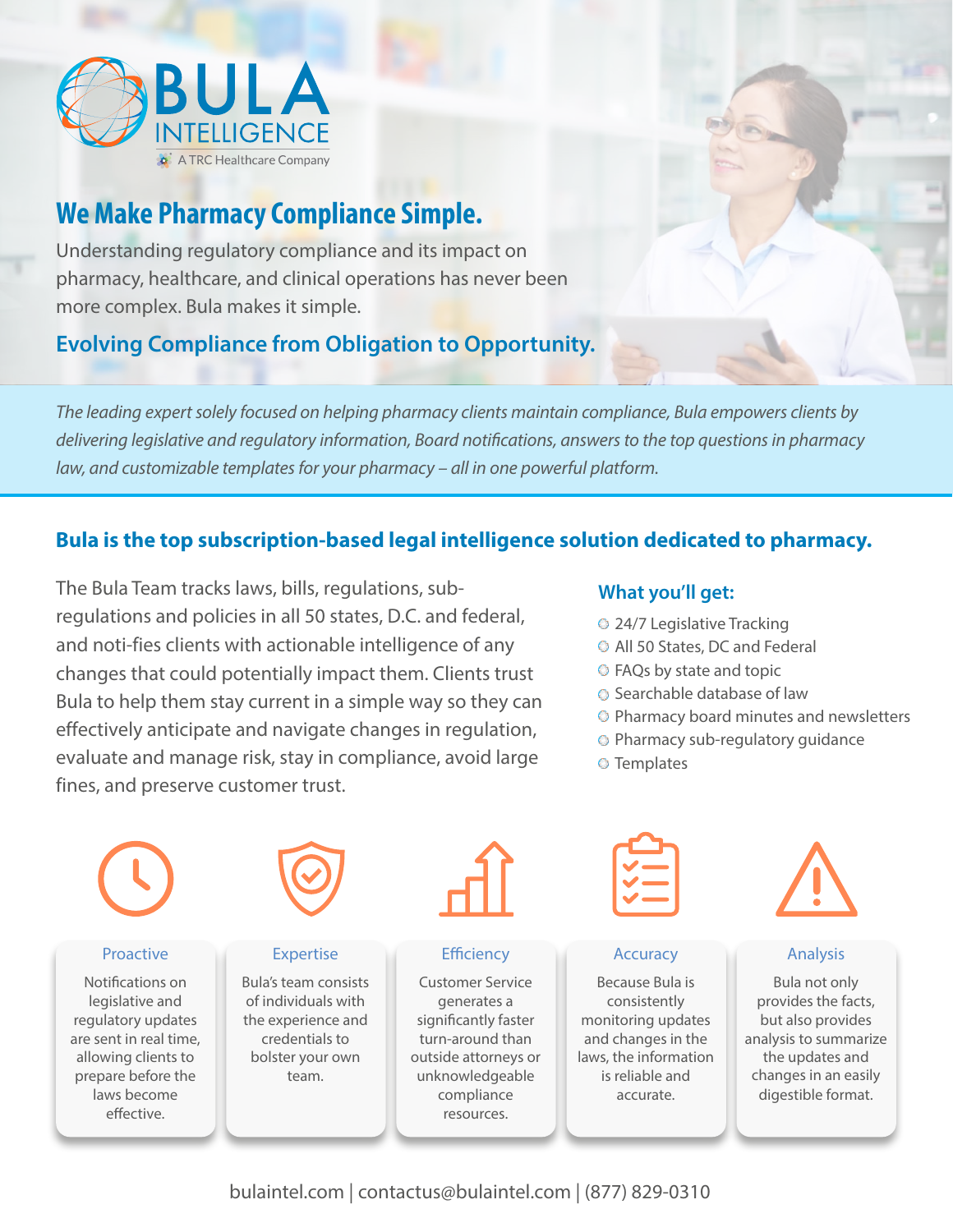



**Understanding regulatory compliance and its impact on pharmacy, healthcare, and clinical operations has never been more complex.** Every year there are hundreds of regulations, sub-regulations, and bills that are added. This can be overwhelming for pharmacies and staff to effectively stay on top of. Failure to keep up with changes in compliance can result in large fines and lack of customer trust.

**Bula makes it simple.** The Bula Team tracks laws, bills, regulations, sub-regulations, and policies in all 50 states, D.C. and Federal, and notifies clients with actionable intelligence of changes that could potentially impact them. Clients trust Bula to help them stay current so they can effectively anticipate and navigate changes, evaluate and manage risk, stay in compliance, avoid large fines, and preserve customer trust.



# Items Added in 2021

790 items were added in January alone. Bula makes navigating these changes easy.

bulaintel.com | contactus@bulaintel.com | (877) 829-0310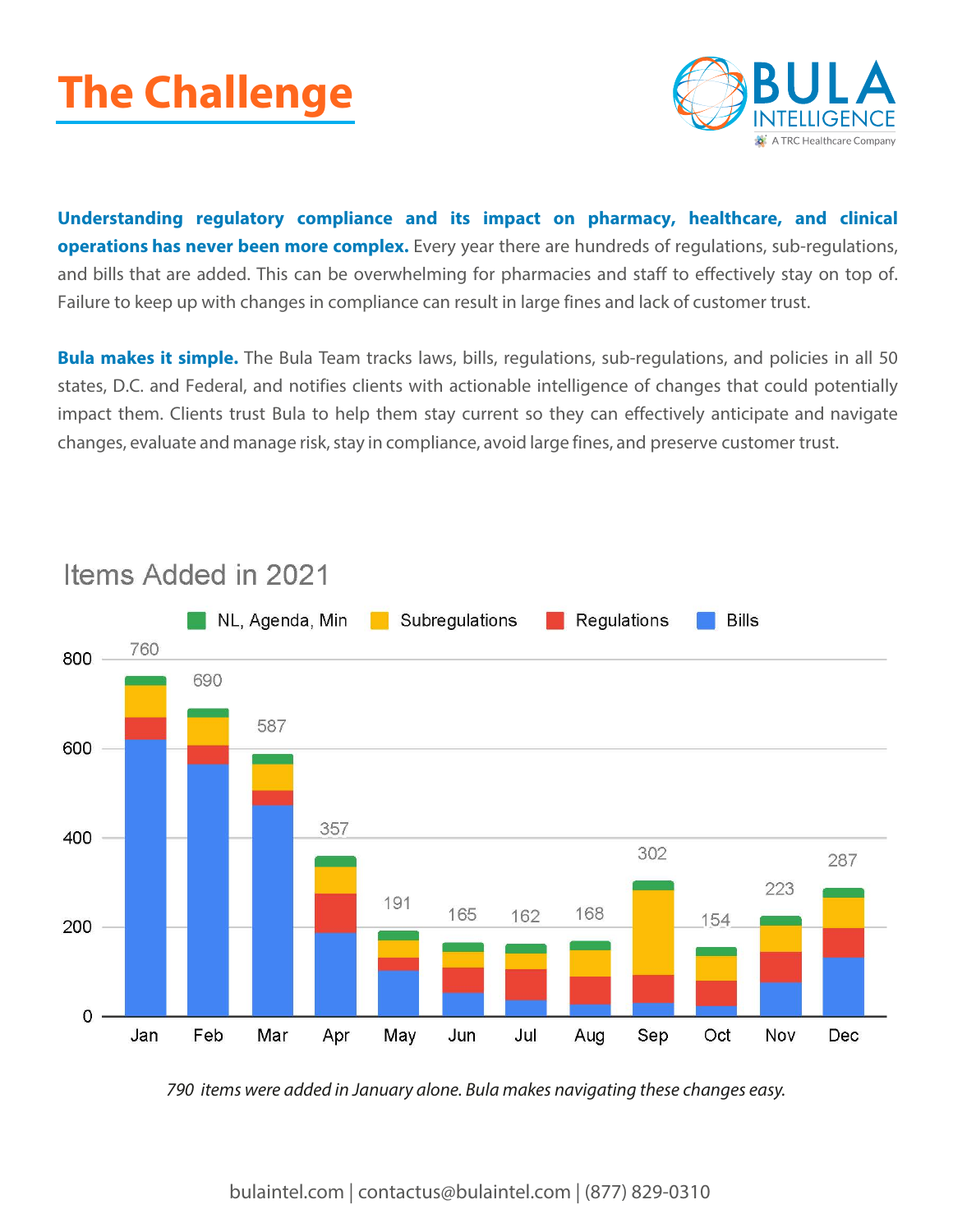# **The Solution**



### **Clients**

Bula provides Software as a Service (SaaS) solutions to pharmacy chains, independent pharmacies, specialty pharmacies, mail order pharmacies, compounding pharmacies, pharmacists, drug distributors, pharmacy wholesalers, health networks, and other pharmacies.

## **Benefits**



### **Solutions**

- 24/7 legislative, regulatory and sub-regulatory tracking
- Legislative, regulatory and current law intelligence from all 50 states, D.C., and Federal
- Hundreds of pharmacy FAQs with short & detailed answers by state and topic with customized views
- Automated & personally customized reports and alerts sent directly to your inbox as many as you want!
- All customized reports are saved in Bula, so you can access them at any time
- A searchable database of laws, as well as bills & proposed rules specify criteria the to meet your needs
- A full manual of Policies and Procedures templates for compliance over 300 pages
- Comprehensive USP <800> Policies and Procedures templates for various business models
- General CPA templates (state-specific) to grow your business!
- Board newsletters, agendas and minutes
- Help desk staffed with Policy Analysts to provide support whenever you need!

bulaintel.com | contactus@bulaintel.com | (877) 829-0310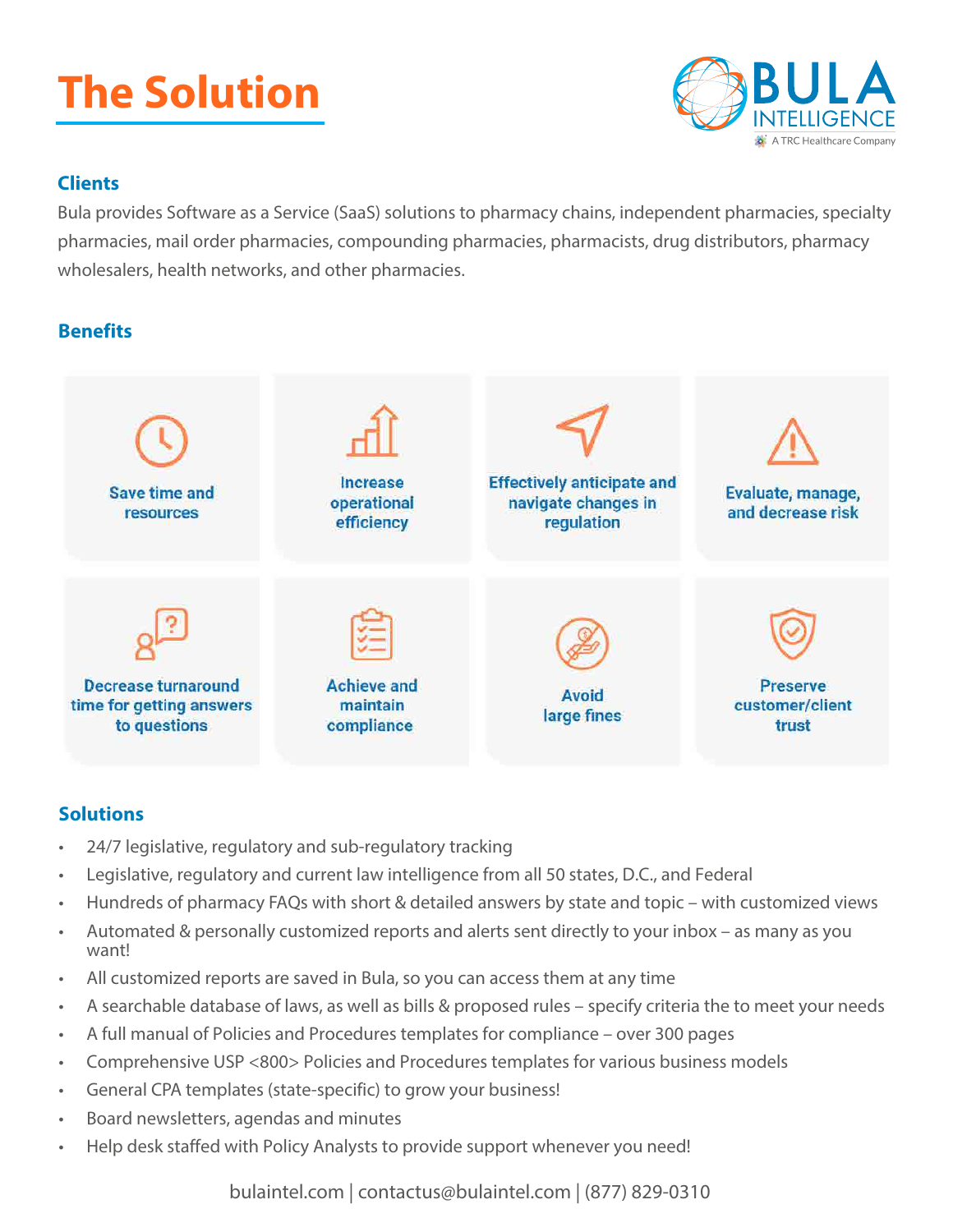# **What's in Scope?**



### **Bula tracks legislation when it impacts the practice of pharmacy.**

- The Pharmacy Act and Pharmacy Regulations
- The Controlled Substances Act and Controlled Substances Regulations
- Bills Impacting Bula's Current Laws Database
- Information Relevant to Bula's Hundreds of FAQs
- Legislation Impacting the Practice of Pharmacy

### **Bula's Frequently Asked Questions Include:**

- POCT/CLIA
- Immunization by RPH
- Medical Records
- PBM Licensing
- Telehealth
- Medication Disposal
- Nurse Licensure Compact



### **Examples of topics that may impact the Practice of Pharmacy:**

- Prescribing Authority
- PDMP
- Prescribing for Non-Patients (expedited therapy)
- Pharmacist as a Provider/Pharmacist Professional Services
- CBD/Marijuana Impacting Rx